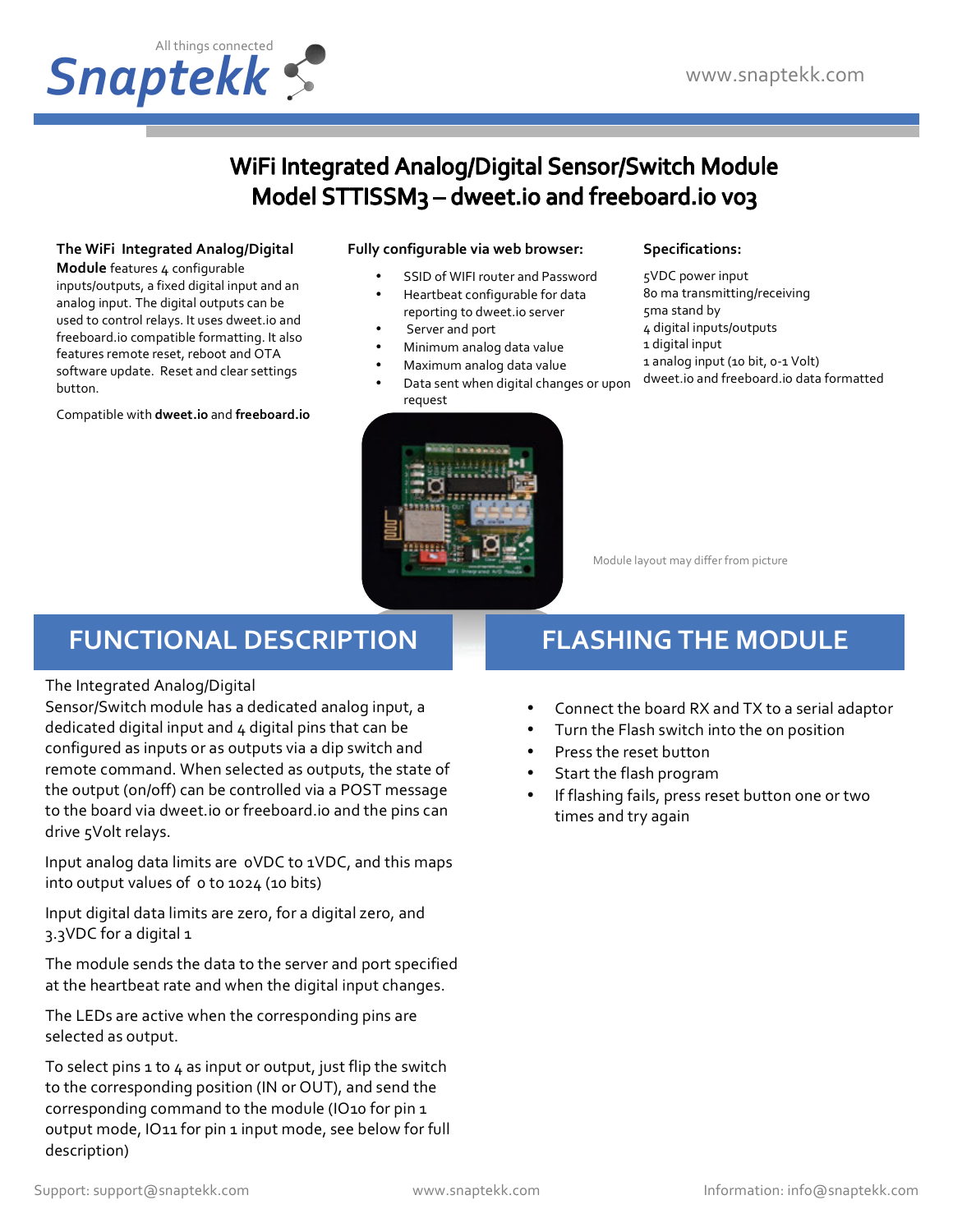## **WEB CONFIGURATION**

#### Using a web browser

- Connect the 5V power
- Press board reset button
- From your computer, check available wireless networks and connect to a network which access point name has the form STTISSM<sub>3\_</sub>xxxxxxx
- When prompted, enter the password for the STTISSM3\_xxxxxxx access point. The preset password is 'espadmin'
- Wait until your computer successfully connects to STTISSM3\_xxxxxxx
- From your web browser and after station is connected enter the following address, then respond with the desired parameters, including your WIFI network SSID and password, server IP address and port to send data to:

#### **192.168.4.1**

or enter the full address and command:

or http://192.168.4.1/? SSID=Your\_SSID&Password=password&Server=dweet.io&Port=80& Heartbeat=10000 Where:

**SSID**= your WIFI router SSID Password= your WIFI router password **Server= dweet.io** ( you could send the data to another server, just enter the IP address here) **Port**= **80 Heartbeat=** heartbeat frequency in milliseconds to send data to the server

- Reset the board
- Once the module has connected to the wifi network and obtained an IP address the STTISSM3\_xxxxxx access point name will change to STTISSM<sub>3</sub>\_C\_xxxxxxx (check your available WiFi networks)

**NOTE:** If your computer fails to connect to the module access point, press the reset button and the module will change the WiFi channel that it is using, wait 30 seconds to a minutefor your computer to refresh the available WiFi networks and try again. You might have to do this several times if there are a lot of networks present.

### **OPERATING THE MODULE VIA DWEET.IO AND FREEBOARD.IO**

#### **Dweet.io**

You can communicate with the module via dweet.io by using POST and GET commands as follows:

#### To retrieve the last data values:

In dweet.io (play) use GET /get/latest/dweet/for/{thing} where

#### **thing = STTISSM3\_ xxxxxxx**

xxxxxx is the unique module ID. Look in your available networks for a wifi signal named STTISSM3\_xxxxxxx

The module will respond with a message of the form:

POST /dweet/for/STTISSM3\_XXXXXXXXX/?IO1=0&IO0=1&IO3=0&IOA=754&IO4=0&IO2=0

#### Where

IOo: dedicated digital input

IO1: configurable digital input/output 1

IO2: configurable digital input/output 2

IO3: configurable digital input/output 3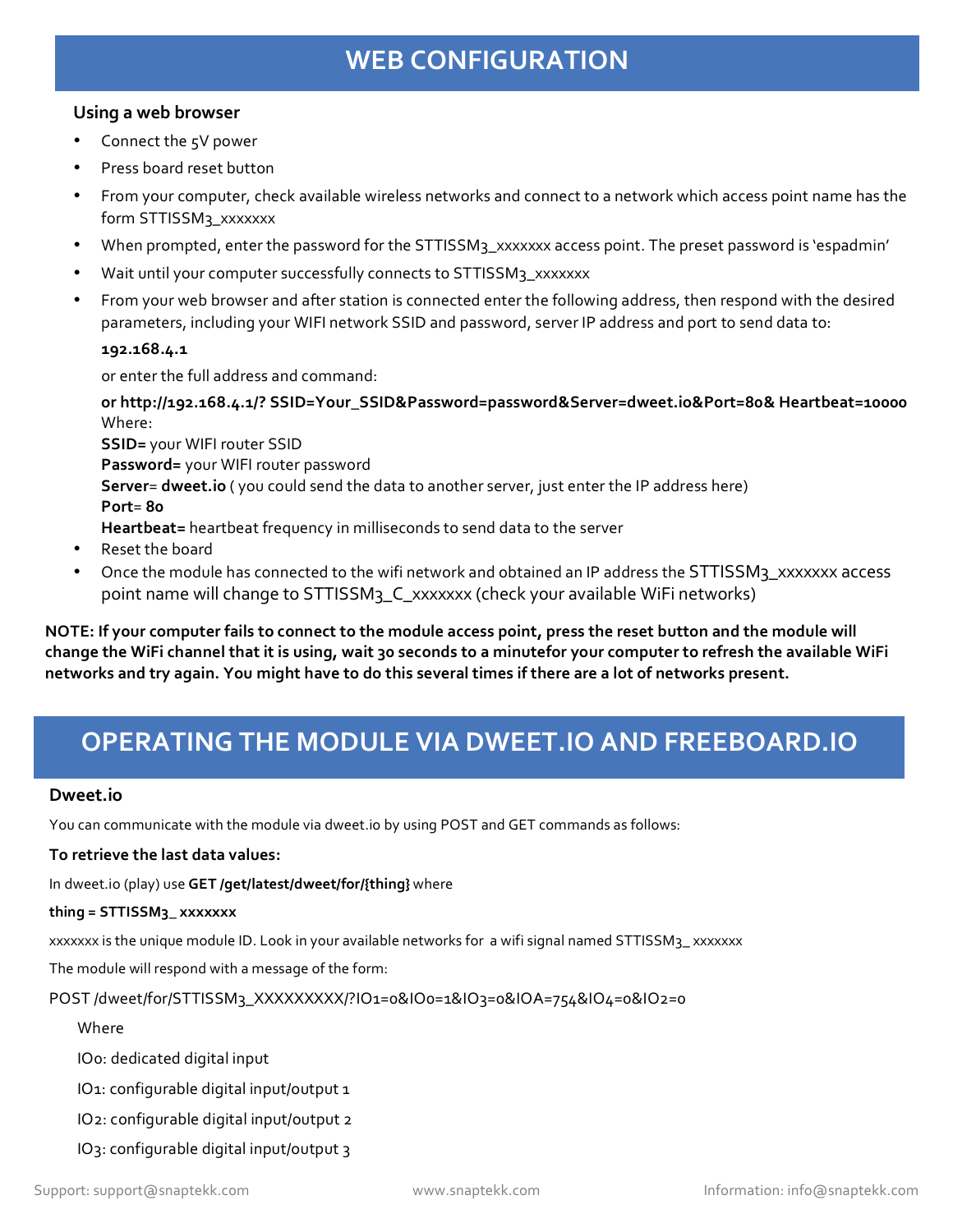IOA: analog input

. 

#### To send commands to the module:

You will send a command to the module whenever you want to activate one of the switches, modify a parameter, reset or reboot the module.

In dweet.io (play) use **POST** /dweet/ for/{thing} where

#### thing = params\_STTISSM<sub>3</sub>\_xxxxxxx (NOTE THE params\_prefix)

xxxxxxx is the unique module ID. Look in your available networks for a wifi signal named STTISSM<sub>3\_</sub> xxxxxxx

#### content ={"command":"the\_command","value"="the\_value"}

Available commands (the\_command) and values (the\_value):

**{"command":"RD","value"="o"}**: Read data. The module will make a force read of the data and send it to the server

{"command":"HB","value"="xxxxx"}: change the heartbeat to xxxxx, where xxxxx is a value in milliseconds. Example: 5000 for 5 seconds heartbeat; 60000 for 1 minute heartbeat.

**{"command":"RS","value"="0"} :** Resets the module and wipe out SSID, Password, Server and Port configuration

**{"command":"RB","value"="xxxxx"} :** Reboots the module 

**{"command":"IO1","value"="0"} :** sets IO1 to output mode 

**{"command":"IO1","value"="1"} :** sets IO1 to input mode 

**{"command":"IO2","value"="0"} :** sets IO2 to output mode 

**{"command":"IO2","value"="1"} :** sets IO2 to input mode 

**{"command":"IO3","value"="0"} :** sets IO3 to output mode 

**{"command":"IO3","value"="1"}**: sets IO3 to input mode

**{"command":"IO4","value"="o"}**: sets IO4 to output mode

**{"command":"IO4","value"="1"}**: sets IO4 to input mode

```
{"command":"SW1","value"="0"}	:		Switches	IO1	to	0	(OFF).	Only	active	if	IO1	is	set	to	output	
{"command":"SW1","value"="1"}: Switches IO1 to 0 (ON). Only active if IO1 is set to output
{"command":"SW2","value"="0"}	:		Switches	IO2	to	0	(OFF).	Only	active	if	IO2	is	set	to	output	
{"command":"SW2","value"="1"}	:		Switches	IO2	to	0	(ON).	Only	active	if	IO2	is	set	to	output	
{"command":"SW3","value"="0"}	:		Switches	IO3	to	0	(OFF).	Only	active	if	IO3	is	set	to	output	
{"command":"SW3","value"="1"}: Switches IO3 to 0 (ON). Only active if IO3 is set to output
{"command":"SW4","value"="o"}: Switches IO4 to 0 (OFF). Only active if IO4 is set to output
{"command":"SW4","value"="1"}: Switches IO4 to 0 (ON). Only active if IO4 is set to output
```
Example of dweet.io POST for modifying a parameter activating the switches and GET for retrieving data values: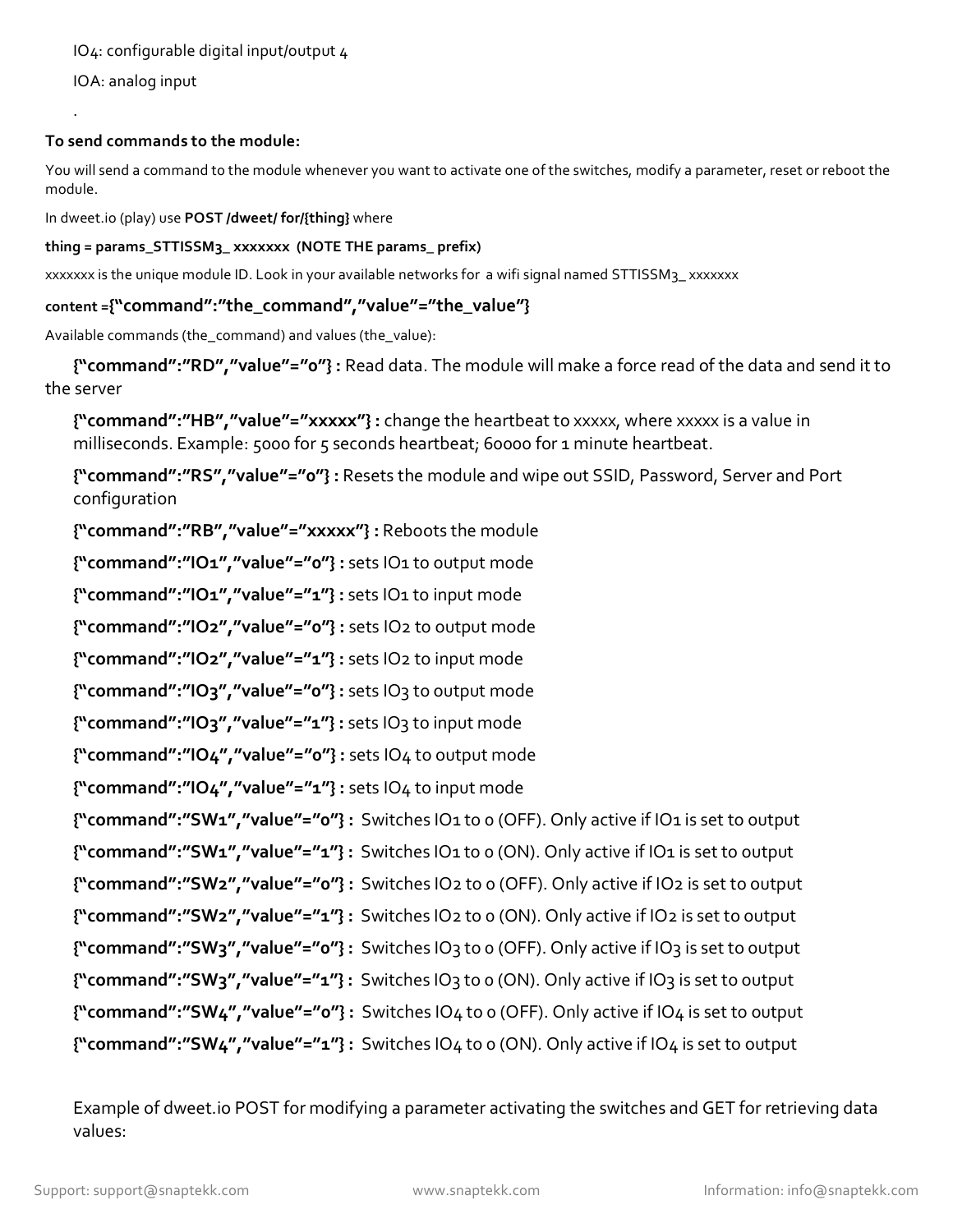|                                        | /dweet/for/(thing)                                                                                                                                                                              |                                                                                                            |                   | Create a dweet for a thing |
|----------------------------------------|-------------------------------------------------------------------------------------------------------------------------------------------------------------------------------------------------|------------------------------------------------------------------------------------------------------------|-------------------|----------------------------|
| Parameters<br>Parameter                | Value                                                                                                                                                                                           | Description                                                                                                | Parameter<br>Type | Data Type                  |
| thing                                  | params_STTISSM3_1034994                                                                                                                                                                         | A unique name of a thing. It path<br>is recommended that you<br>use a GUID as to avoid<br>name collisions. |                   | string                     |
| key                                    |                                                                                                                                                                                                 | A valid key for a locked thing. If the guery<br>thing is not locked, this can be<br>ignored.               |                   | string                     |
| content                                | ("command":"RS","value":"1")                                                                                                                                                                    | The actual content of the<br>string. Can be any valid<br>JSON string.                                      | body              | string                     |
| Try it out!<br>Request URL             | <b>Nige Response</b>                                                                                                                                                                            |                                                                                                            |                   |                            |
|                                        | https://dweet.io:443/dweet/for/params_STTISSM3_1034994                                                                                                                                          |                                                                                                            |                   |                            |
| <b>Response Body</b><br>€<br>"with": { | "this": "succeeded",<br>"by": "dweeting",<br>"the": "dyeet",<br>"thing": "params_STTISSM3_1034994",<br>"created": "2017-04-02T20:16:57.779Z",<br>"content": {<br>"connand": "RS",<br>"value": 1 |                                                                                                            |                   |                            |

| GET                           | /get/latest/dweet/for/(thing)                                                                                                                                                                                                                  | Ficad the latest dweet for a thing                                                     |                    |           |
|-------------------------------|------------------------------------------------------------------------------------------------------------------------------------------------------------------------------------------------------------------------------------------------|----------------------------------------------------------------------------------------|--------------------|-----------|
| Parameters<br>Parameter       | Value                                                                                                                                                                                                                                          | Description                                                                            | Parameter-<br>Туре | Data Type |
| thing                         | STTISSM3_1034994                                                                                                                                                                                                                               | A unique name of a thing.                                                              | path               | shing     |
| key<br>Try it out!            | Hide Response                                                                                                                                                                                                                                  | A valid key for a locked thing. If<br>the thing is not locked, this can<br>be ignored. | query              | string    |
| Request URL                   |                                                                                                                                                                                                                                                |                                                                                        |                    |           |
|                               | https://dweet.io:443/get/latest/dweet/for/STTISSM3_1034994                                                                                                                                                                                     |                                                                                        |                    |           |
| <b>Flesponse Body</b>         |                                                                                                                                                                                                                                                |                                                                                        |                    |           |
| "with": [<br>$\epsilon$<br>S. | "this": "succeeded",<br>"by": "getting",<br>"the": "dweets",<br>"thing": "STTISSM3_1034994",<br>"created": "2017-04-02T19:43:30.7382",<br>"content": {<br>"TOA": BB.<br>"IO@": 0,<br>$-101 - 1.$<br>$-102 - 1.$<br>$-103" : 0.$<br>$-104" : 1$ |                                                                                        |                    |           |
| <b>Response Code</b>          |                                                                                                                                                                                                                                                |                                                                                        |                    |           |
| 200                           |                                                                                                                                                                                                                                                |                                                                                        |                    |           |
| Response Headers              |                                                                                                                                                                                                                                                |                                                                                        |                    |           |
| e<br>y                        | "Date": "Sun, 02 Apr 2017 19:43:36 GMT",<br>"Content-Type": "application/json",<br>"Connection": "keep-alive",<br>"Content-Encoding": "gzip",<br>"Transfer-Encoding": "Identity",<br>"Access-Control-Allow-Origin": "+"                        |                                                                                        |                    |           |

### **freeboard.io**

You can create beautiful dashboard with freeboard.io and monitor the data realtime. You can also send messages to the module.

To create a dashboard follow the freeboard.io instructions, but we will give you a quick intro here:

Go to freeboard.io and create an account.

Create a dashboard

Add a datasource of type dweet.io

Add a pane

Add a widget to the pane. Choose any of the widgets, usually you will choose Gauge, Text, Indicator Light or Sparkline

Select the datasource (the one you just added above(

Select the data to display (IOo, IO1, IO2, etc)

Add as many widgets as needed binding to the datasource and the data to display.

The widgets will update realtime when the module sends data to dweet.io

To send commands to be module:

Add a widget of type "HTML"

On the HTML field, paste these HTML code:

*<!doctype html>*

*<html>*

 *<head>*

 *<title>Use a Link to send data to a server</title>*

*</head>*

*<body>*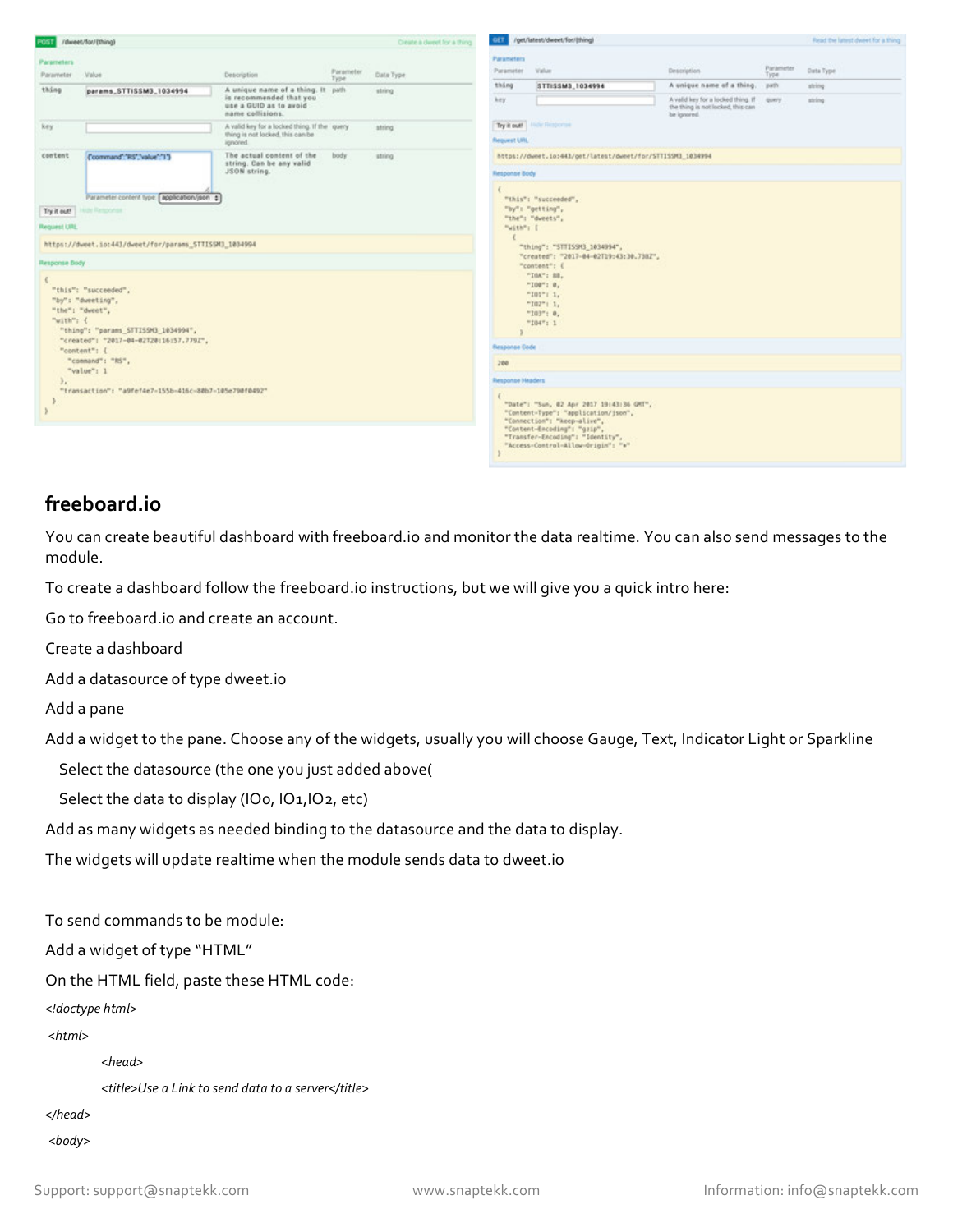*<form action="http://dweet.io/dweet/for/params\_STTISSM3\_xxxxxxx" target=\_blank"> <select name="command" id="command\_id"> <option value="IO1">IO 1</option> <option value="IO2">IO 2</option> <option value="IO3">IO 3</option> <option value="IO4">IO 4</option> <option value="SW1">Switch 1</option> <option value="SW2"> Switch 2</option> <option value="SW3"> Switch 3</option> <option value="SW4"> Switch 4</option> <option value="RD">Force Read</option> <option value="HB">Heartbeat</option> <option value="RB">Reboot</option> <option value="RS">Reset</option> <option value="UD">Update Software</option> </select><br><br> Value:* <*input type="text" name="value" value=""><br> <input type="submit" value="Submit"> </form> </body> </html>*

In <form action="http://dweet.io/dweet/for/params\_STTISMM3\_xxxxxxx" target=\_blank"> change xxxxxxx for the module unique ID

NOTE THAT ANY COMMAND SENT TO THE MODULE WILL TAKE EFFECT ONLY WHEN THE HEARTBEAT CYCLE IS COMPLETED AND THAT ONLY ONE COMMAND (THE LAST ONE) IS EXCECUTED ON EACH HEARTBEAT CYCLE.

When sending a command, a new browser tab will be created with the server response, make sure you remove this tab every time a command is completed.

Examples of freeboard.io dashboards on the next page.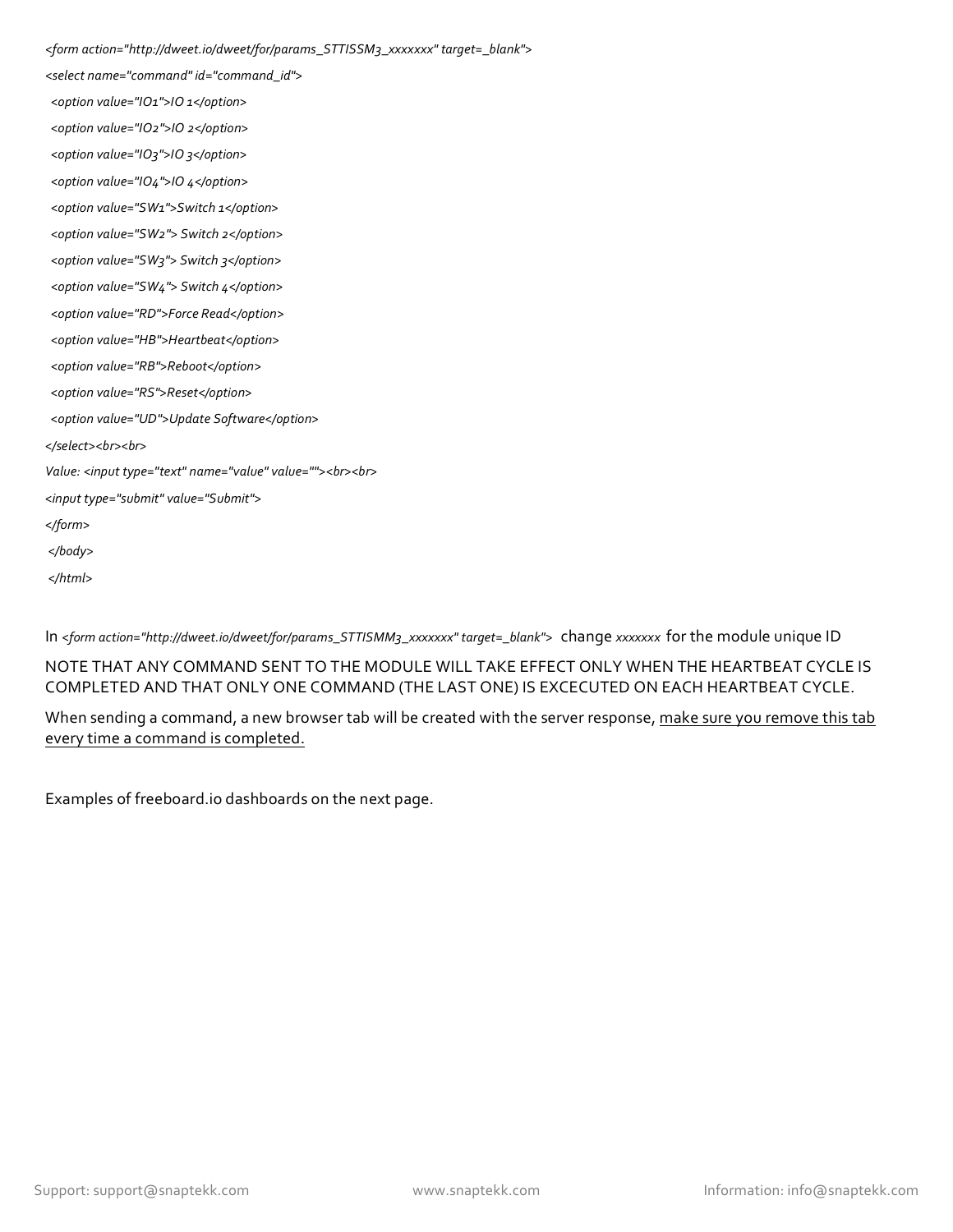

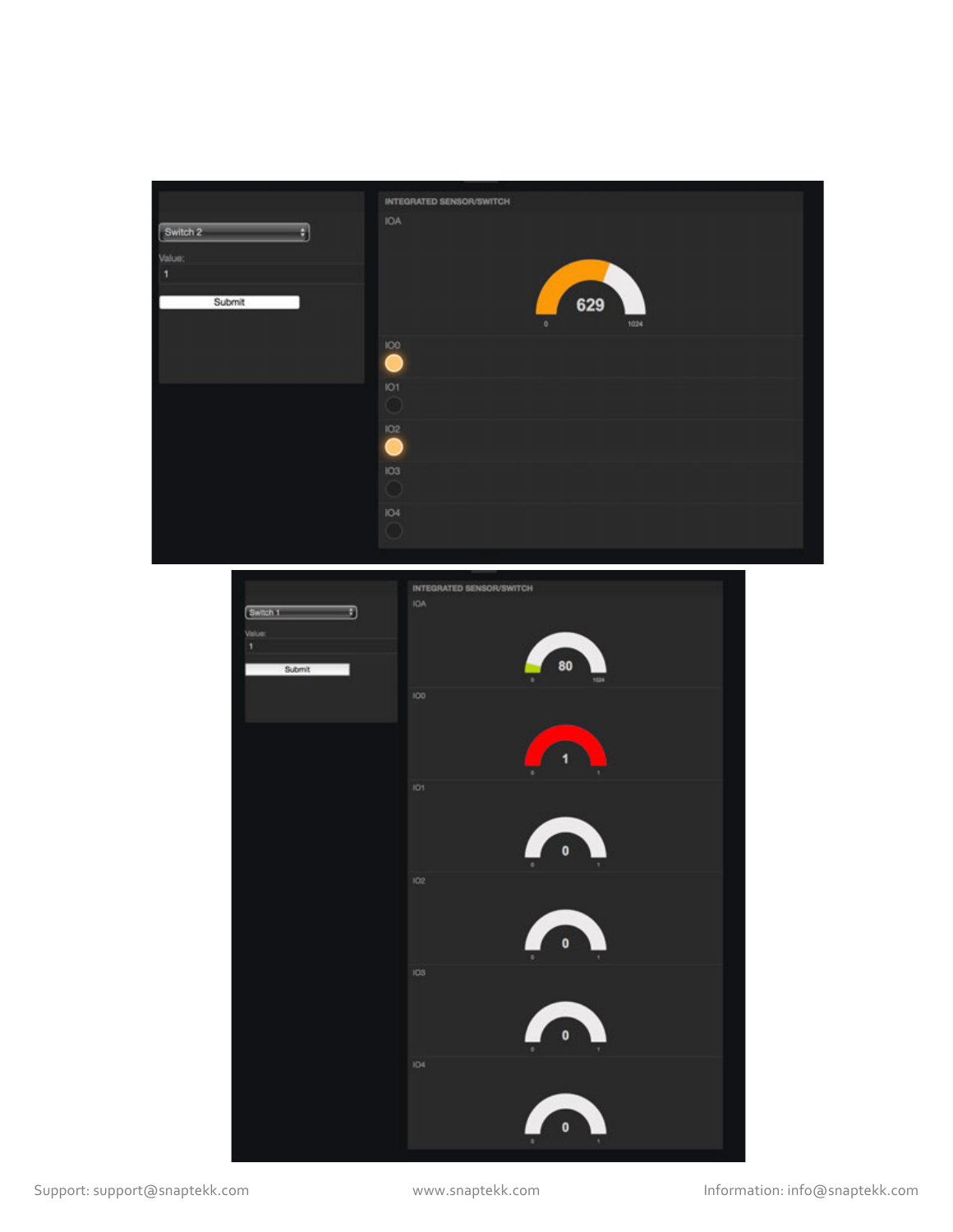# **WIRING THE MODULE**